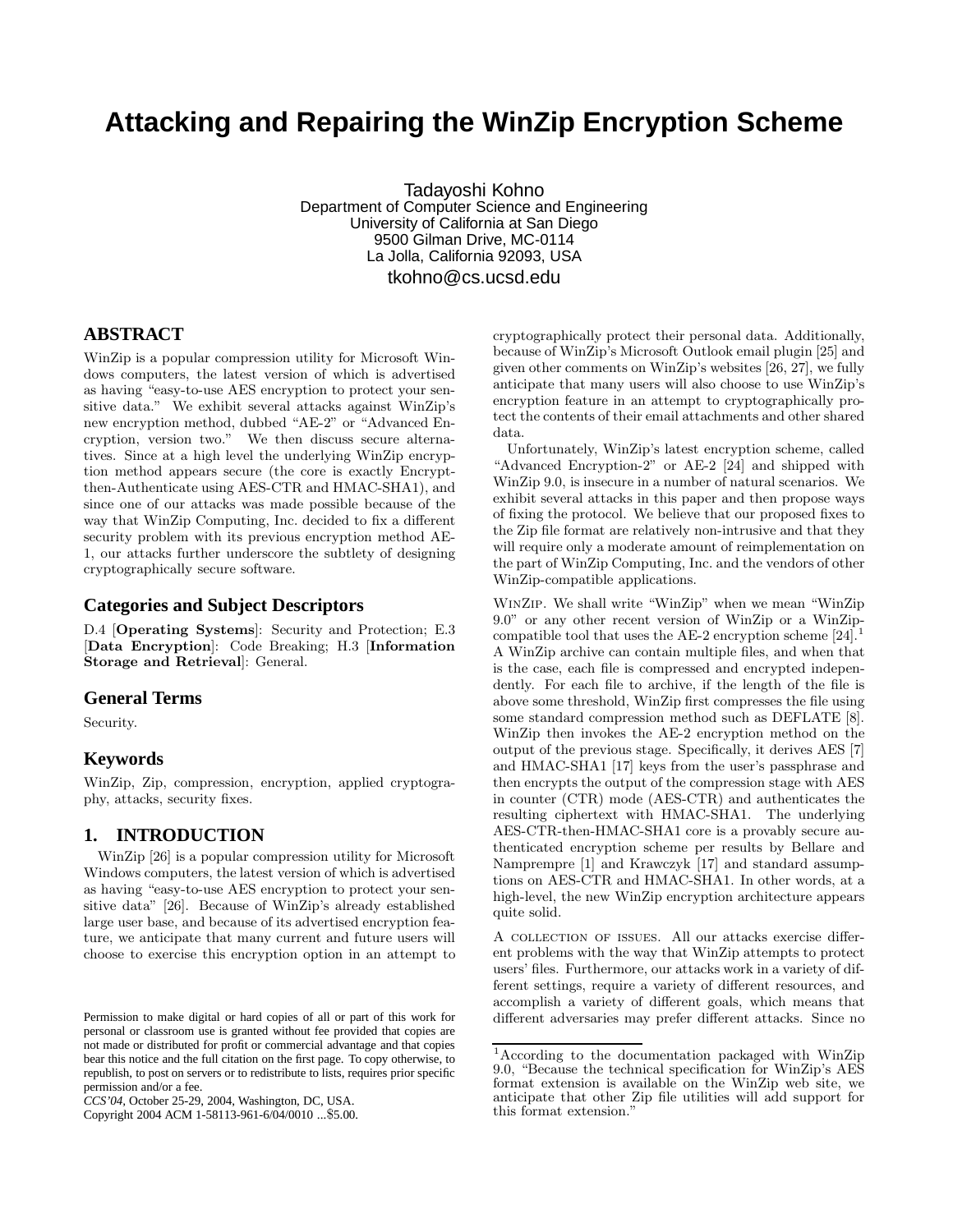single "best" attack exists, since in order to eventually fix the protocol we must first understand the (orthogonal) security issues with the current design, and since we believe that each of the issues we uncover is informative, we discuss each of the main problems we found, and their corresponding attacks, in turn. We believe that our observations also serve to highlight the subtlety of cryptographic design since (1) the WinZip AE-2 encryption method uses a provably-secure Encrypt-then-Authenticate core in a natural and seemingly secure way and (2) one of the attacks we discover was made possible because of the way that WinZip chose to fix a different problem with its earlier encryption method, AE-1. Furthermore, (1), as well as some of the other attacks that we discuss, underscore the fact that security products must be evaluated as a whole, and that the security of a whole product may not follow as a simple corollary of the security of some underlying component.

The main issues we uncover include the following:

Information leakage. According to the WinZip documentation, there is a known problem with the WinZip encryption architecture in that the metadata of an encrypted file appears in the WinZip archive in cleartext. Contained in this metadata is the encrypted file's original filename, the file's last modification date and time, the length of the original plaintext file, and the length of the resulting ciphertext data, the latter also being the length of the compressed plaintext data plus some known constant. Although WinZip Computing, Inc. may have had reasons for leaving these fields unencrypted, the risks associated with leaving these fields unencrypted should not be discounted. For example, if the name of a compressed and encrypted file in the PinkSlips.zip archive is PinkSlip-Bob.doc, encrypting the files in the archive will not prevent Bob from learning that he may soon be laid off. Additionally, a recent result from Kelsey [15] shows that an adversary knowing only the length of an uncompressed data stream and the length of the compression output will be able to learn information about the uncompressed data. For example, from the compression ratio an adversary might learn the language in which the original file was written [3]. Of course, the mere name, date, and size of the entire .zip archive may reveal information to an adversary, so the goal here should not be to prevent all information leakage, but to reduce the amount of information leakage whenever possible.

Interactions between compression and the AE-2 encryption method. One of our chosen-ciphertext attacks exploits a novel interaction between WinZip's compression algorithm and the AE-2 encryption method. In particular, although the underlying AES-CTR-then-HMAC-SHA1 core of AE-2 provably protects both the privacy and the integrity of encapsulated data, cf. Bellare and Namprempre [1] and Krawczyk [17], an attacker can exploit the fact that the metadata fields indicating the chosen compression method and the length of the original file are not authenticated by HMAC-SHA1 as part of AE-2.

An example situation in which an adversary could exploit this flaw is the following: Two parties, Alice and Bob, wish to use WinZip to protect the privacy and integrity of some corporate data. To do this, they first agree upon a shared secret passphrase. Suppose Alice uses WinZip to compress and encrypt some file named F.dat, using their agreed upon passphrase to key the encryption, and let F.zip denote the resulting archive. Now suppose Alice sends F.zip to Bob, perhaps using WinZip's Outlook email plugin or by putting it on some corporate file server or an anonymous ftp server. We argue that the type of security that Alice and Bob would expect in this situation is very similar to the authenticated encryption [14, 2, 1] and secure channel [6, 17] notions; i.e., the construction should preserve the privacy and the authenticity of Alice's files. Unfortunately, an adversary, Mallory, could break the security of WinZip under this model. For example, assume that Mallory has the ability to change the contents of F.zip, replacing it with a modified version, F-prime.zip, that has a different value in the metadata field indicating the chosen compression method and an appropriately revised value for the plaintext file length. When Bob tries to decrypt and uncompress F-prime.zip, he will use the incorrect decompression method, and the contents of F.dat upon extraction will not be the original contents of F.dat, but will now look like completely unintelligible garbage  $G$ . Now suppose that Mallory can obtain  $G$  in some way. For example, suppose Bob sends the frustrated note "The file you sent was garbage!" to Alice. If Mallory intercepts that note, he might reply to Bob, while pretending to be Alice, "I think I've had this problem before; could you send the garbage that came out so that I can figure out what happened; it's just garbage, there's no reason not to include it in an email." Mallory, after obtaining  $G$ , can reconstruct the true contents of Alice's original F.dat file.

We believe that the above attack scenario is quite realistic. It is the same scenario that Katz and Schneier [13] and Jallad, Katz, and Schneier [10] used when attacking email encryption programs and PGP, so any attack against WinZip's Outlook email plugin under the same scenario is at least as damaging (one difference is that our attack is applicable to WinZip in its default setting, whereas the previous attacks against PGP require the user to choose a non-default setting or to encrypt already compressed data). Even when users do not use WinZip's Outlook plugin to send encrypted attachments, we believe that there are other natural scenarios in which an adversary could mount our attack. For example, employees of at least one large corporation, Diebold Election Systems, transported important election-related files, compressed and encrypted into Zip archives, via an anonymous ftp site [11].<sup>2</sup> Given Jones' [11] discussion of Diebold's procedures, we would be surprised if an adversary able to modify F.zip could not also get access to the decrypted, garbage-looking output  $G$ . Lastly, even if security-conscious users might try to prevent an adversary from learning  $G$ , we believe that security products should remain secure even in the face of potential misuses by non-security conscious users, which further suggests that the attack we describe is significant and should be protected against.

ON THE NAMES OF FILES AND THEIR INTERPRETATIONS. There are a number of systems that associate software applications with filenames; for example, a Microsoft Windows machine will by default open .doc files with Microsoft Word and .ppt files with Microsoft Power Point. Unfortunately, WinZip's AE-2 encryption method does not authenticate an encrypted file's filename metadata field, meaning that Mallory could modify the names of the encrypted files in an archive without triggering any detection mechanism within

<sup>2</sup>These events preceded WinZip's invention of AE-2; Diebold used the traditional Zip encryption method.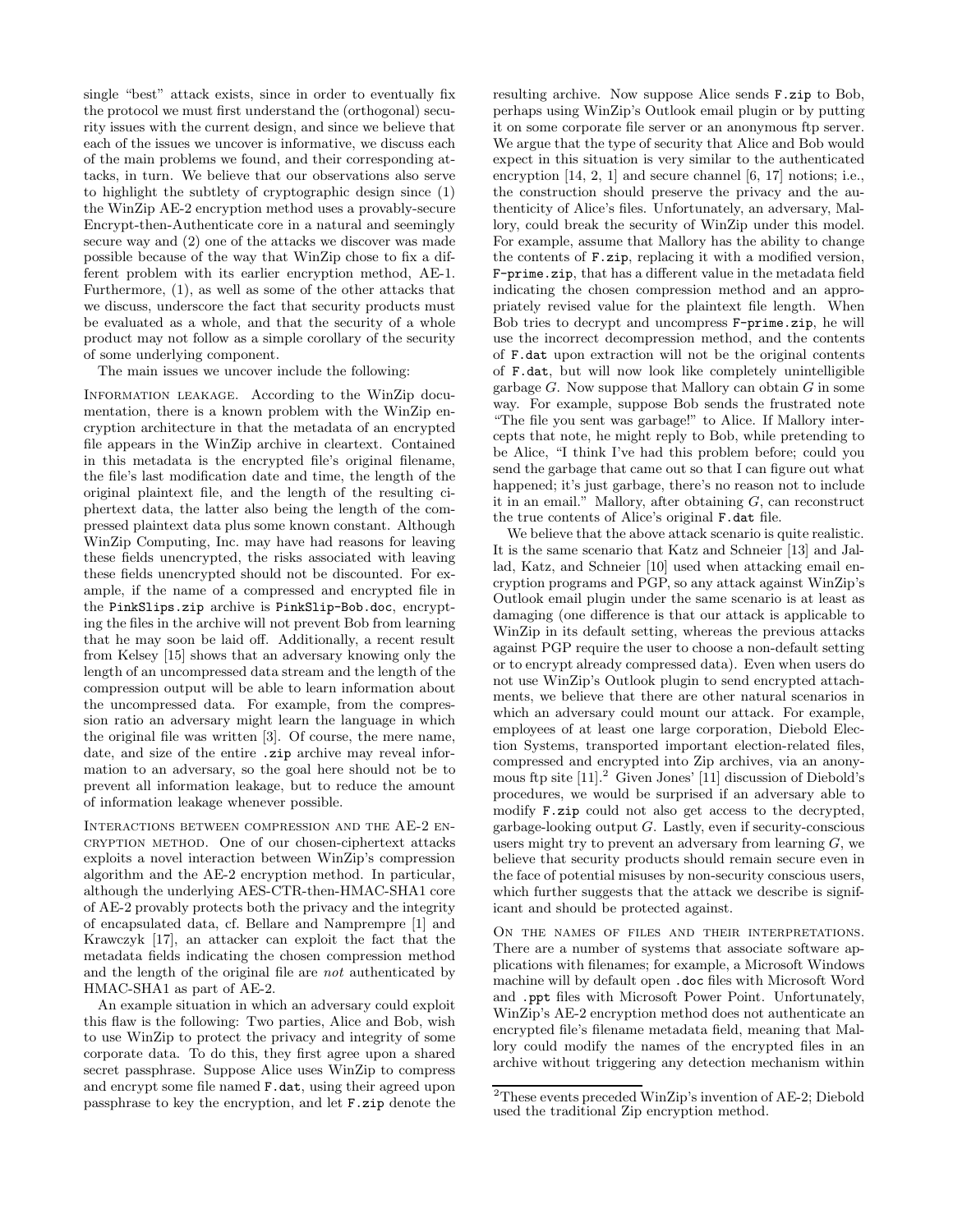the extraction utility. This is problematic since, on a system like Microsoft Windows, it is important for an extracted file to have the same extension as the original file. Otherwise, when Bob tries to open that file, he will accidentally use the wrong application, get an error message, and thereby possibly allow Mallory to mount an attack similar to the one described in the previous heading. Note that the issue described here is orthogonal to the issue of leaving an encrypted file's filename unencrypted; specifically, the issue is not that the filename is stored in cleartext, but that the filename is not authenticated, though also encrypting the filename would not hurt.

We discuss other issues that can arise from allowing an adversary to modify the names of encrypted files. The main lesson with all of these issues is that a file encryption utility must not only protect the integrity of the contents of an encrypted file, but must also protect the integrity of all of the metadata, like the filename or filename extension, necessary for the surrounding system to correctly interpret that data.

Interactions with AE-1 and a protocol rollback attack. According to the WinZip AE-2 specification [24], the AE-2 encryption method fixes a security problem with an earlier AE-1 encryption method. Further, according to [24], software implementing the AE-2 encryption method must be able to decrypt files encrypted with AE-1. While AE-2 does protect against a specific attack against AE-1, there is a protocol rollback attack against WinZip that exploits the fact that an adversary can force WinZip to use the AE-1 decryption method on an AE-2-encrypted file. The attack also exploits the fact that in addition to using HMAC-SHA1, AE-1 also uses a 32-bit CRC of the unencrypted file.

The attack works in the same setting as the previous attacks. In this attack, Mallory intercepts F.zip, makes a guess of the contents of F.dat, and creates a replacement F-prime.zip based off his guess. If Bob can successfully decrypt F-prime.zip, i.e., if Bob doesn't complain to Alice that the file failed to decrypt because of a failed CRC check, then Mallory learns with high probability whether his guess was correct. To compare this attack with the previous attack, note that Mallory only needs to learn whether F-prime.zip decrypted successfully. On the other hand, Mallory only learns whether his guess was correct. Still, this may constitute a serious attack if Mallory knows that the contents of F.dat is from a small set of possible values, perhaps because of pre-existing knowledge of the message space or additional information gleaned from the compression ratio, and wants to know which value it is. (In some situations Mallory may learn more than just whether his guess was correct; details in the body.)

Archives with encrypted and unencrypted files. According to the WinZip AE-2 specification, archives can contain both encrypted and unencrypted files. While this may have some functionality and usability advantages, there is also a rather serious security disadvantage. In particular, when a user invokes WinZip 9.0's extraction utility on an archive containing both encrypted and unencrypted files, WinZip 9.0 will ask for a passphrase. It will then proceed to extract all of the files in the archive, without telling the user which files were encrypted and which were not. The user will thus think that all the files in the archive were encrypted (and authenticated), but, in fact, an adversary could have complete control over the contents of all but one of the

files in the archive (one file must remain encrypted under the user's passphrase in order to force WinZip 9.0 to prompt the user for the passphrase). (In Section 7 we provide evidence that suggests that although WinZip Computing, Inc. was unaware of the attack we found when they designed AE-2, other Zip manufacturers may have been aware of it, or at least knew that there were risks associated with allowing both encrypted and unencrypted files in Zip archives.)

Key collisions and repeated keystream. To encrypt a file, WinZip first takes the user's passphrase and derives cryptographic keys for AES and for HMAC-SHA1. The key derivation process is randomized; one of the reasons for this randomization is so that two different files encrypted with the same passphrase will use different AES and HMAC-SHA1 keys. Unfortunately, because not enough randomness is used in the key derivation process, we expect AES key collisions after encrypting only  $2^{32}$  files when using AES with 128-bit keys. Furthermore, the AE-2 specification says that the initial CTR mode counter is always zero. $3$  Combining these two observations, we can expect CTR mode keystream reuse after encrypting only around  $2^{32}$  files, which is much less than the  $2^{64}$  files we would expect if we chose a different random key for each file. Additionally, assuming that the encrypted files are all of realistic size, then this is also less than the number of files we would expect if we used AES in CTR mode with just a single key but a randomly selected initial counter for each file.

Because WinZip encrypts each file in an archive independently, all  $2^{32}$  files need not be put into separate archives; we expect keystream reuse even if all  $2^{32}$  files are distributed amongst only a small set of WinZip archives. The problems with keystream reuse are well known: Once Alice reuses keystream, Mallory will be able to learn information about the compressed and encrypted plaintext. In a worst-case scenario, if Mallory knew the entire content of the larger, after compression, of two files encrypted with the same keystream, then Mallory would immediately know the entire contents of the other file.

Other ways of attacking WinZip. There are other ways in which an adversary might attack WinZip or any other compression utility. For example, as noted in the WinZip documentation, an adversary might try to capture a user's passphrase by installing a keyboard logger on the user's computer or might try to resurrect a plaintext file from memory. We also observe what we believe to be a new integrity attack against self-extracting password-protected executables: An adversary wanting to replace the data encapsulated by a password-protected self-extracting executable could write a new executable, with a similar user interface to the real self-extracting executable, that asks for but ignores the userentered passphrase and simply creates a data file of the adversary's choice. However, attacks such as these are unrelated to the AE-2 encryption method, and since our focus is on the AE-2 encryption method and WinZip's use of cryptography, we do not consider these attacks further.

<sup>3</sup>Previously we said that the underlying Encrypt-then-Authenticate core of AE-2 is a provably secure authenticated encryption scheme per Bellare and Namprempre [1] and Krawczyk [17]. Because the initial CTR mode counter is always zero, we were assuming that each key is used to encrypt at most one message, which is typically the case assuming that less than  $2^{32}$  files are encrypted per passphrase.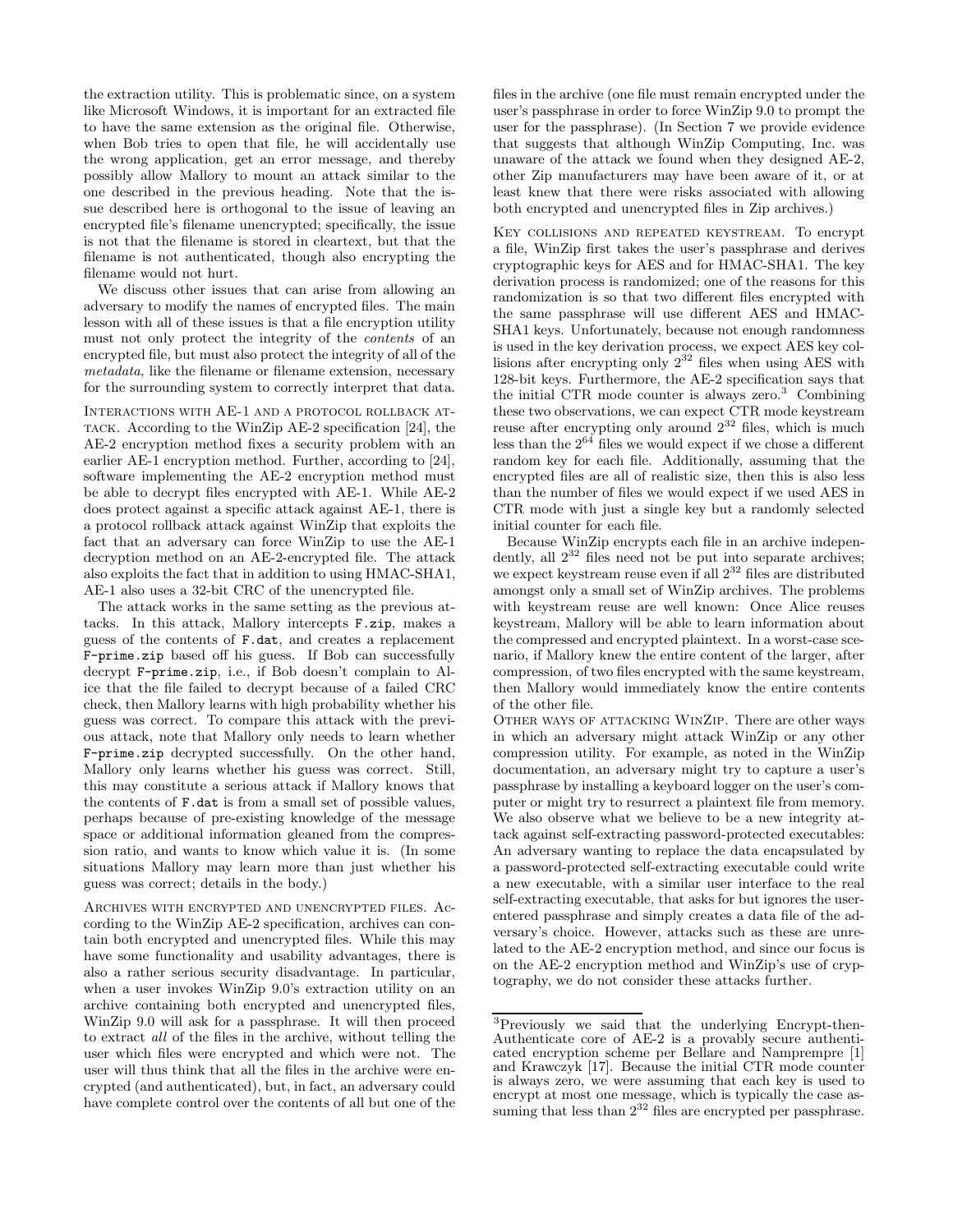SECURE ALTERNATIVES. In response to the cryptographic issues and attacks we found, we discuss a number of approaches for fixing the WinZip encryption method while simultaneously minimizing the changes to the AE-2 specification.

Other Zip encryption methods. There are a number of other passphrase-based Zip encryption methods besides WinZip's new AE-2. The traditional Zip encryption mechanism [9] has similar functionality to AE-2, but it has significantly worse security: The traditional Zip stream cipher has been broken [5, 22] and the contents of traditionallyencrypted archives can be efficiently recovered from the Zip archives directly; i.e., there is no need to mount a chosenciphertext attack like the ones we describe above. PKWARE also recently announced a new passphrase-based encryption mechanism called EFS [19]. The January 2004 version of the PKWARE's EFS specification [20], as well as the traditional Zip encryption mechanism, are all vulnerable to our attacks that exploit generic properties of the Zip file format, namely the attacks exploiting (1) the information leakage of an encrypted file's metadata, (2) the fact that an encrypted file's filename is not authenticated, and (3) the fact that an archive can contain both encrypted and unencrypted files. Although the global applicability of issue (1) is by now folklore knowledge, and we have evidence to believe that some people, although unfortunately not WinZip Computing, Inc., may have known about some aspects of issue (3), we have seen no previous discussions of issue (2). The lack of previous discussions and awareness of these latter and other issues is likely because, until the creation of applications like Zip Outlook plugins, and until the publication of works like Katz and Schneier [13], the risks of chosen-ciphertext attacks were under-estimated.

The latest EFS specification [19], dated April 26, 2004 and appearing after the original release of this paper [16], adds a new "filename encryption" feature that will encrypt the filename and other metadata fields of encrypted files. Although EFS's approach for addressing issue (1) is different than ours, and is an option that users or administrators may fail to turn on (it was not the default in the version we tested), we are pleased to find that our suggestions for fixing (1) are less intrusive to the Zip file format than PKWARE's (when "filename encryption" is turned on under PKWARE's new specification [19], PKWARE-encrypted archives are not parsable under the traditional Zip specification [9]). Unfortunately, PKWARE's new "filename encryption" feature alone cannot always fully protect against variants of our problems with issues (2) and (3), largely because encryption alone does not imply authentication. PKWARE's specification [19] also includes the ability to encrypt and sign files using public key cryptography, assuming the presence of the requisite additional infrastructure, though it is worth noting that the "certificate processing method for ZIP file encryption remains under development . . . and is subject to change without notice [19]." Although a full treatment of PKWARE's new EFS passphrase-based encryption mechanism, as well as PKWARE's use of public key cryptography, is outside the scope of this paper, we make a few observations here. The passphrase-based encryption mechanism does not include a message authentication code at all, and thus does not appear to have been designed to protect the privacy or integrity of files under chosen-ciphertext attacks. This is problematic since, although digital signatures can be

used to protect the authenticity of the encapsulated data, it is still important to protect the authenticity of files encrypted with passphrases when the necessary infrastructure for digital signatures is not available, or when a user does not want to be bound to the contents of a file with a digital signature. The specification is also incomplete, making it not only difficult to implement the system from the specification alone, but to fully analyze the system for potential security problems without making conjectures about how the system is actually supposed to work; e.g., if the user or developer chooses RC4 for encryption, how exactly is RC4 supposed to be used? Are results like Mironov's [18] taken into consideration? Where the specification is unambiguous, the specification still leaves decisions, such as the choice of the underlying cipher (e.g., 40-bit RC2, 64-bit RC4, 3DES, AES) and the length of the randomness RD when deriving encryption keys, up to the choice of implementors. This is a concern since even if PKWARE makes safe choices with respect to these decisions, there is nothing in the specification to prevent third-party developers from making unsafe choices.

ADDITIONAL RELATED WORKS. In addition to the alreadycited related works, Biham [4] introduced the notion of keycollision attacks in the context of DES, noting that we expect one key collision after encrypting about  $2^{28}$  messages using randomly selected 56-bit DES keys; our keystream reuse attack in Section 8 is related to Biham's key-collision attack except that it is more efficient than a normal key collision attack because of the way that WinZip derives AES keys from passphrases. Wagner and Schneier discuss protocol rollback attacks in [23].

# **2. THE WINZIP COMPRESSION AND EN-CRYPTION METHOD**

WinZip's compression architecture follows the Info-ZIP specification [9]. The AES-based AE-2 extension is described on WinZip's website [24]. The difference between the AE-2 encryption method and the AE-1 encryption method is slight and will be mentioned at the end of this section.

Basic structure. We present here the basic Zip file format and the AE-2 extensions, omitting details that are not relevant to our attacks and to our security improvements. A Zip archive can contain multiple files. When archiving a set of files, WinZip creates two records for each file, a main file record and a central directory record. The resulting Zip archive contains all of the main file records concatenated together followed by all of the central directory records (following the central directory records is an end of archive record, which is not relevant to our attacks and suggested improvements). The main file record contains metadata about the file, like the filename, as well as the file's contents, the latter typically being compressed and, in the case of AE-2, encrypted. The contents of each file is compressed and encrypted independently. The central directory record mirrors the metadata stored in the main file record and also contains information about the location of the file's corresponding main file record in the Zip archive. One of the reasons for the existence of the central directory record is for usability when working with multi-volume floppy or CD archives. For example, when extracting a file from a multivolume CD archive, the user can insert the last CD, WinZip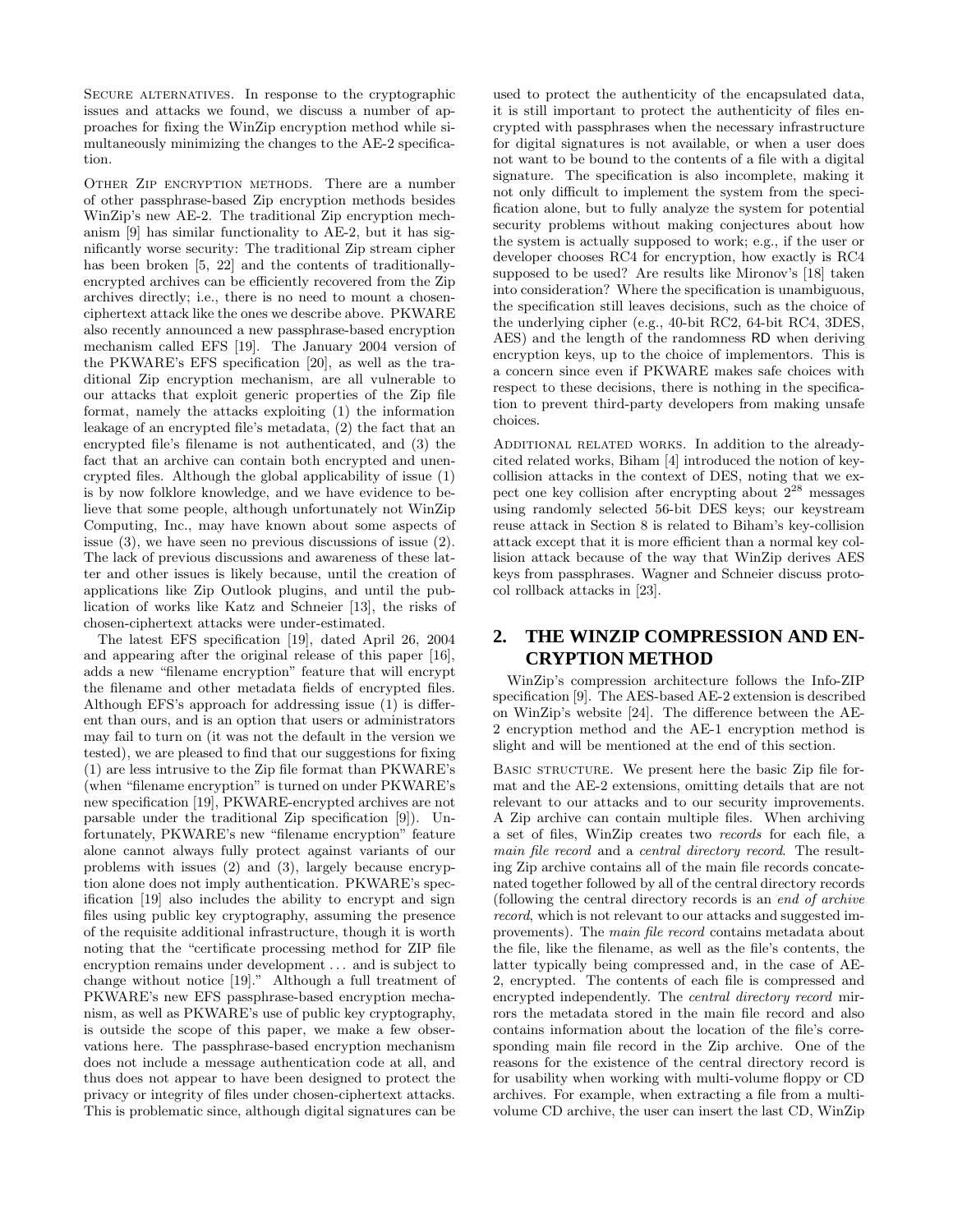can read the central directory information, and then WinZip can prompt the user to insert the CD containing the main file record.

When referring to fields of Zip archive, byte strings will be written like 504b0304<sub>bs</sub>, meaning that the first byte is  $50<sub>bs</sub> =$ 80, the second byte is  $4b_{bs} = 75$ , and so on. Integers, such as lengths, that are stored in multi-byte fields are encoded in little endian format.

MAIN FILE RECORD. According to the Info-ZIP specification [9], and barring certain extensions that do not affect our attacks, all main file records have the following structure (the fields important to our work are highlighted): main file record indicator (4 bytes, always  $504b0304_{\rm bs}$ ), version needed to extract (2 bytes), general purpose bit flag (2 bytes), compression method (2 bytes), last modification time (2 bytes), last modification date (2 bytes), 32-bit CRC (4 bytes), compressed size (4 bytes), uncompressed size (4 bytes), filename length (2 bytes), extra field length (2 bytes), filename (variable size), and extra field (variable size). Following the above fields, but still part of the main file record, is the file data field.

CENTRAL DIRECTORY RECORD. The central directory record for a file consists of the following fields (important fields highlighted): central directory record indicator (4 bytes, always 504b0102bs), version made by (2 bytes), version needed to extract (2 bytes), general purpose bit flag (2 bytes), compression method (2 bytes), last modification time (2 bytes), last modification date (2 bytes), 32-bit CRC (4 bytes), compressed size (4 bytes), uncompressed size (4 bytes), filename length (2 bytes), extra field length (2 bytes), file comment length (2 bytes), disk number start (2 bytes), internal file attributes (2 bytes), external file attributes (4 bytes), relative offset of local header (4 bytes), filename (variable size), extra field (variable size), and file comment (variable size).

AE-2 settings and the AE-2 extra data field. The following is applicable to both the main file record and the central directory record. When the AE-2 WinZip encryption algorithm is turned on, the four bytes reserved for the 32 bit CRC are set to zero, bit 0 of the general purpose flag is set to 1, and the two bytes reserved for the compression method are set to  $6300_{\text{bs}}$ . The extra data field will consist of the following 11 bytes (again, important fields highlighted): extra field header id  $(2 \text{ bytes}, \text{ always } 0199_{\text{bs}})$ , data size  $(2 \text{ bytes}, \text{ always } 0199_{\text{bs}})$ bytes,  $0700<sub>bs</sub>$  for AE-2 since there are seven remaining bytes in the 11-byte extra data field), version number (2 bytes, always  $0200_{\text{bs}}$  for AE-2), 2-character vendor ID (2 bytes, always  $4145_{\text{bs}}$  for AE-2), value indicating AES encryption strength (1 byte), and the actual compression method used to compress the file (2 bytes). The encryption strength field will be  $01_{\text{bs}}$  (resp.,  $02_{\text{bs}}$  or  $03_{\text{bs}}$ ) if the file is encrypted with AES using a 128-bit (resp., 192-bit or 256-bit) key. Example values for the actual compression method are  $0800<sub>bs</sub>$  if the file is DEFLATEd  $[8]$  and  $0000_{\text{bs}}$  if no compression is used.

FILE DATA FIELD. When a file is AE-2-encrypted, the file data field of the main file record contains the following information: salt (variable length), password verification value (2 bytes), encrypted file data (variable length), and the authentication code (10 bytes). The salt is 8 bytes (resp., 12 bytes or 16 bytes) long if the AES key is 128 bits (resp., 192 bits or 256 bits) long.

THE ENCRYPTED FILE DATA AND AUTHENTICATION CODE.

Before applying the AE-2 encryption method, the contents of the plaintext file is compressed according to the "actual compression method used to compress the file" field of the AE-2 extra data field described above. Then an AES encryption key, an HMAC-SHA1 key, and a password verification value are derived from the user's passphrase and a salt using the PBKDF2-HMAC-SHA1 algorithm [12]. The length of the salt depends on the chosen length of the AES key and is described above. The specification [24] states that the salt should not repeat, and since this must be true across different invocations of the compression tool, suggests making the salt a random value.

The derived AES key is used to encrypt the compressed data using AES in CTR mode with the initial counter set to zero. The compressed plaintext data is not padded before encryption. After encryption, the encrypted data is MACed using HMAC-SHA1 and the derived MAC key, and 80 bits of the HMAC-SHA1 output are used as the authentication code.

Differences between AE-1 and AE-2. The only differences between the AE-2 method and the earlier AE-1 method is that in AE-1 the version number in the main file record's and central directory record's extra data fields are 0100bs and the 32-bit CRC fields are not all zero but actually contains the CRC of the original unencrypted data, which the WinZip specification [24] states must be checked upon extraction. The motivation for zeroing out the CRC field in AE-2 is because the CRC of the plaintext will leak information about the plaintext.

### **3. INFORMATION LEAKAGE**

The metadata fields of encrypted files leak important and potentially security-critical information in several ways. The names of the encrypted files are stored in cleartext, which can obviously be a concern. The files' last modification dates and times are also stored unencrypted, which can be used to infer some relationship between the contents of different encrypted files or some event in the past. Additionally, the length of plaintext files are stored in the files' metadata fields unencrypted. This is a concern since, based on Kelsey's recent results about compression as a side-channel [15], an adversary can learn information about the plaintext simply given the lengths of both the original and the compressed data. As Kelsey notes, information leakage via the compression ratio of files becomes particularly effective if Mallory has pre-existing partial knowledge of the plaintext or if Mallory can see the compression ratio of multiple related files, e.g., different versions of the same file over time. The WinZip documentation notes that these pieces of information are included unencrypted in the file's metadata, but the risks associated with leaving these fields unencrypted is not considered. Furthermore, many users may fail to read the documentation, and thus not realize that these information leakage side-channels exist in the first place.

It is a well known fact that the classic Zip encryption method [9] also leaks the information that we mention above, plus the 32-bit CRC of an encrypted file's original plaintext. It is interesting to ask why WinZip Computing, Inc. did not fix this problem in their new AE-2 specification. The most likely conjecture is that WinZip Computing, Inc. chose not to do so either because of engineering or design complexities, or because of functionality issues (e.g., they actually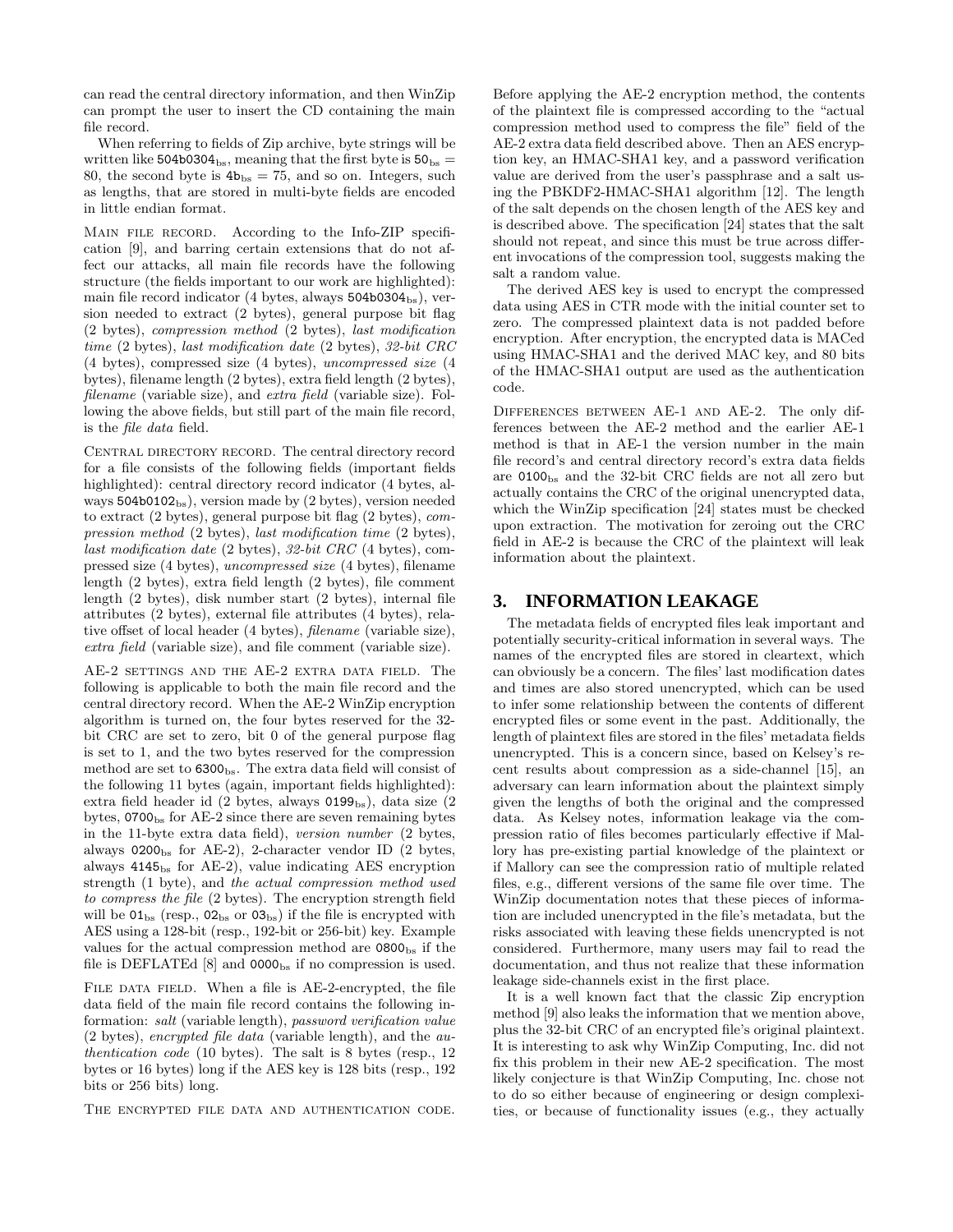wanted to allow users to be get a directory listing of the contents in their encrypted archives without having to enter a passphrase). To address the former reason, we discuss technical approaches for addressing the information leakage concerns in Section 10.

# **4. EXPLOITING THE INTERACTION BE-TWEEN COMPRESSION AND ENCRYP-TION**

Recall the setup described in Section 1, where Alice encrypts F.dat and sends the resulting Zip archive, F.zip, to Bob, but where Mallory prevents the delivery of F.zip and instead gives Bob a file, F-prime.zip, that is related to F.zip but that is slightly different. The critical observation for our attack is that despite the fact that the underlying encryption core is a provably secure Encrypt-then-Authenticate authenticated encryption scheme, cf. [1, 17], the compression method and original file length fields in an encrypted file's main file and central directory records are not authenticated, which means that an adversary can change these fields without voiding the HMAC-SHA1 authentication tag attached to the file. Consequently, assuming that the new uncompressed file length field is correct or that the extraction tool does not check that field, when Bob attempts to decrypt and decompress the modified file F-prime.zip, the MAC verification will succeed and the user will not see any error. But because the adversary changed the compression method, the file will be decompressed using the wrong algorithm and the resulting contents  $G$  of the extracted file will look like garbage. If Mallory can learn G, which we argue in Section 1 is reasonable in some cases, Mallory can recover the original contents of Alice's file F.dat.

Implementing the attack. When actually mounting the attack, Mallory would likely change the compression method indicators in the main file and central directory records from  $0800<sub>bs</sub>$ , which appears to be WinZip's default and which corresponds the DEFLATE algorithm  $[8]$ , to 0000<sub>bs</sub>, which corresponds to no compression. This is very easy to do and very efficient and can be done in a linear pass through the file, as can updating the original file length field. We implemented this attack against WinZip 9.0. To create F-prime.zip from F.zip, rather than parse F.zip and switch the compression type from  $0800<sub>bs</sub>$  to  $0000<sub>bs</sub>$ , we found that the Unix tcsh command line

cat F.zip |\ sed 's/\(\x02\x00\x41\x45\x01\)\x08\x00/\1\x00\x00/g'\ > F-prime.zip

was sufficient in all of the cases that we tried, showing that the attack is indeed very easy to mount.<sup>4</sup> We would only expect the above command line to not work as desired if the 7-byte string  $02004145010800_{\rm bs}$  appears in F.tar in a place not corresponding to the extra data field of a file's main file or central directory records. Since the WinZip 9.0 extraction tool did not seem to verify the length of the extracted file, we did not need to modify the original file length fields of the file's main file and central directory records.

SUBTLETY OF CRYPTOGRAPHIC DESIGN. Recall that in AE-1 the CRC field of an encrypted file's header contains the CRC of the original plaintext file but that the field is all zero in AE-2. When trying to mount the above attack against AE-1, since the extraction utility will also verify the CRC of the plaintext, which will typically fail because the plaintext is now different, the resulting garbage-looking data G will not be saved and the attack will not immediately go through. While it is true that if Bob is crafty he may be able to view **F.dat** (the file with contents  $G$ ) among the temporary files created by WinZip during the extraction process and before the CRC failure is noted, send  $G$  to Alice, and thereby leak G to Mallory, it would probably be unrealistic for Mallory to assume that Bob will find F.dat among WinZip's temporary files. This discussion highlights the subtlety of cryptographic design since the vulnerability presented in this section was accidentally introduced when the authors of the specification tried to fix a different problem with AE-1.

# **5. EXPLOITING THE ASSOCIATION OF APPLICATIONS TO FILENAMES**

To complement the attack in Section 4, we note that on many systems, including Microsoft Windows machines, software applications are automatically attached to files based on the files' filename extensions; e.g., Microsoft Windows will by default open .doc files with Microsoft Word. Since the filename fields of an encrypted file's main file and central directory records are unauthenticated, an adversary could modify those field without voiding the MAC included at the end of the encrypted file's main file record. Once Mallory does this, he can mount a variant of the attack in Section 4 since applications will usually report an error when trying to open a file of the wrong extension. Fortunately, some applications give descriptive error messages and Bob may realize that the file has the wrong filename extension (e.g., Microsoft Excel gives the error "File.xls: file format is not valid" when opening a document created with Microsoft Word), but this is largely serendipitous and should not be relied upon for security. This discussion confirms the fact that a file encryption utility must not only protect the integrity of the encapsulated data itself, but also the metadata, like the filename extension, necessary for the surrounding system to correctly interpret that data.

We also observe that an adversary could benefit from changing the names of the encrypted files in an archive while still maintaining the files' original extensions. E.g., if Alice's salary is currently higher than Mallory's, Mallory could swap the names of the files Alice-Salary.dat and Mallory-Salary.dat in an encrypted archive Salaries.zip without triggering any detection mechanism within the extraction utility.

# **6. EXPLOITING THE INTERACTION BE-TWEEN AE-2 AND AE-1**

The motivation for the change from AE-1 to AE-2 is that in AE-1 the CRC of the plaintext file is included unencrypted in an AE-1-encrypted WinZip archive, and that will leak information about the encrypted files' contents. While the CRC is no longer included in the output of the AE-2 encryption method, one can exploit an interaction between AE-1 and AE-2 in the following chosen-ciphertext attack that reveals information about an AE-2-encrypted file's

<sup>4</sup>Different versions of sed appear to handle binary streams differently. The attack worked on default RedHat 9.0 systems with sed version 4.0.3.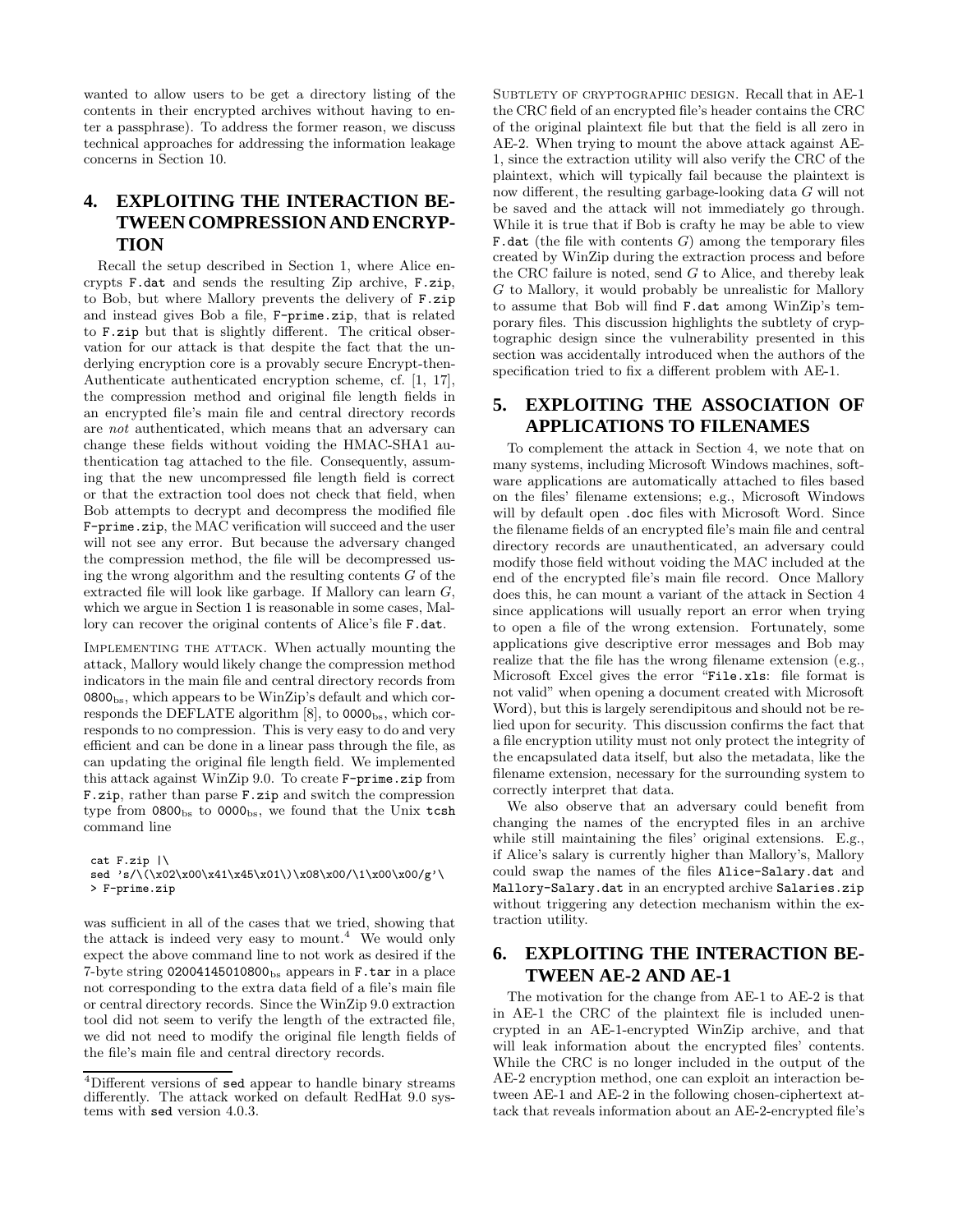CRC to an adversary. Our attack makes use of the fact that, according to the AE-2 specification [24], Zip tools that understand AE-2 must be able to decrypt files encrypted with AE-1 and must verify the CRC upon extraction.

DETAILS. Recall the setting used in Section 4 and Section 5. Assume Alice sends the encrypted file F.zip to Bob, but assume that Mallory can modify the file in transit and can learn whether Bob can successfully extract the file he receives using the passphrase he shares with Alice. Now suppose that Mallory has a guess for what the original contents of F are, but is not completely sure and wants to verify his guess H. He can do this as follows: Compute the 32-bit CRC of  $H$  and then modify  $F.zip$  such that the version number in the main file and central directory records' extra data fields are  $0100<sub>bs</sub>$  and the CRC fields in the file's main file and central directory records has the CRC of H. Let F-prime.zip denote the Mallory-doctored file. If Mallory's guess is correct, then Bob will be able to extract F from F-prime.zip without any error. Otherwise, Bob will with high probability see an error dialog box which, when using WinZip 9.0, says "Data error encountered in file C:\F Possibly recoverable, contact help@winzip.com and mention error code 56." By observing Bob's reaction, Mallory will with high probability learn whether his guess was correct.

If we look more closely at how WinZip behaves when it attempts to extract a modified file with an incorrect CRC guess, it appears that the file is first extracted, the CRC is checked, the user is told that the CRC check failed, and then the extracted file is deleted. This means that if Bob is crafty he will be able to access the unencrypted file between when it is extracted and when it is automatically deleted after the CRC check fails. Even if Bob does this, which we expect to be unlikely, he may not be confident in the correct extraction of the file and, if so, will likely convey this lack of confidence to Alice. Other implementations of the AE-2 specification may delete the extracted file before informing the user that the CRC check failed.

Extension. Although not necessarily the case with all Zip tools but in the case of WinZip, after dismissing the initial error dialog box Bob will have the option of viewing a more detailed error log. If Bob chooses to see this error log, he will see a line like the following: "bad CRC 1845405d (should be 1945405d)." If Bob decides to copy and paste this detailed error message in an email to Alice or help@winzip.com, and if Mallory sees this email, then Mallory will learn the CRC of the plaintext file, and thereby learn additional information about the plaintext.

# **7. ATTACKINGZIPENCRYPTION ATTHE FILE LEVEL**

When a Zip archive contains multiple files, each of the files in the archive is encapsulated independently, which means that some files in an archive may only be compressed and some may be both compressed and encrypted. This fact makes the WinZip AE-2 encryption method vulnerable to a number of attacks. Consider the following: Mallory knows that the encrypted archive Salaries.zip contains the files Alice.dat, Bob.dat and Mallory.dat, all encrypted using AE-2 under the CFO's secret passphrase. Now, because of the properties described above, an adversary could remove the encrypted Mallory.dat file from the Salaries.zip archive and replace it with a new, unencrypted file, also named Mallory.dat, but with the contents of Mallory's choice. When the CFO tries to extract the files in the archive using the WinZip 9.0 application, he will be prompted for his passphrase since the files Alice.dat and Bob.dat are still encrypted. WinZip will then extract the files Alice.dat, Bob.dat, and Mallory.dat. Since the CFO had to enter his passphrase, he will likely believe that the extracted Mallory.dat file is the same one that he encrypted, and thus contains Mallory's real salary, when in fact the contents of Mallory.dat are completely under Mallory's control. Similarly, if Alice creates an archive containing both encrypted and unencrypted files and sends that archive F.zip to Bob, Mallory will be able to easily modify the contents of the unencrypted files in the archive. But, like in the previous attack, since Bob has to enter a passphrase to extract the contents of the archive, and because no warning is given about some files being unencrypted, Bob will believe that all the files were encrypted by Alice and that they contain Alice's original content.

WinZip Computing, Inc. does not appear to have been aware of the above attacks when they specified AE-2 [24] and when they implemented WinZip 9.0, as supported both by the fact that WinZip 9.0 does not generate a warning when extracting an archive containing both encrypted and unencrypted files, and by quotes taken from the AE-2 specification [24], which only mention usability reasons for encrypting all the files in an archive and which do not suggest that vendors issue warnings when encountering unencrypted files in an archive with encrypted files. E.g., the specification states: "The presence of both encrypted and unencrypted files in a Zip [archive] may trigger user warnings in some Zip file utilities, so the user experience may be improved if all files (including zero-length files) are encrypted. Again, however, this is only a recommendation." This quote does suggest that other Zip vendors may have known of the attack we describe above, or at least knew to be wary of archives containing both encrypted and unencrypted files.

Because files in a Zip archive are encrypted on a per-file basis, an adversary could also delete files from an archive. An adversary could also create a composite Zip archive with encrypted files taken from multiple different archives, but we view these properties as less interesting than the first attacks in this section. Related to the first attacks in this section, in Section 5 we observed that an adversary could swap the filenames of different encrypted files, and that he could also use this fact to modify the contents of Alice's encrypted files; the attacks in Section 5 exploit a different security problem, that for encrypted files the filenames are not authenticated.

### **8. KEYSTREAM REUSE**

When AE-2 is used with a 128-bit AES key, one can expect CTR mode keystream reuse after encrypting approximately  $2^{32}$  files, which is much less than one would expect given that AES has 128-bit blocks. (When using 192-bit AES keys with AE-2, we expect keystream reuse after encrypting  $2^{48}$ files; when using 256-bit AES keys, we expect collisions after encrypting  $2^{64}$  files). The security problems with reusing keystream are well-known, and therefore we can expect the AE-2 encryption algorithm with 128-bit AES keys to start leaking additional information about the compressed and encrypted plaintext after  $2^{32}$  files are encrypted with the same passphrase.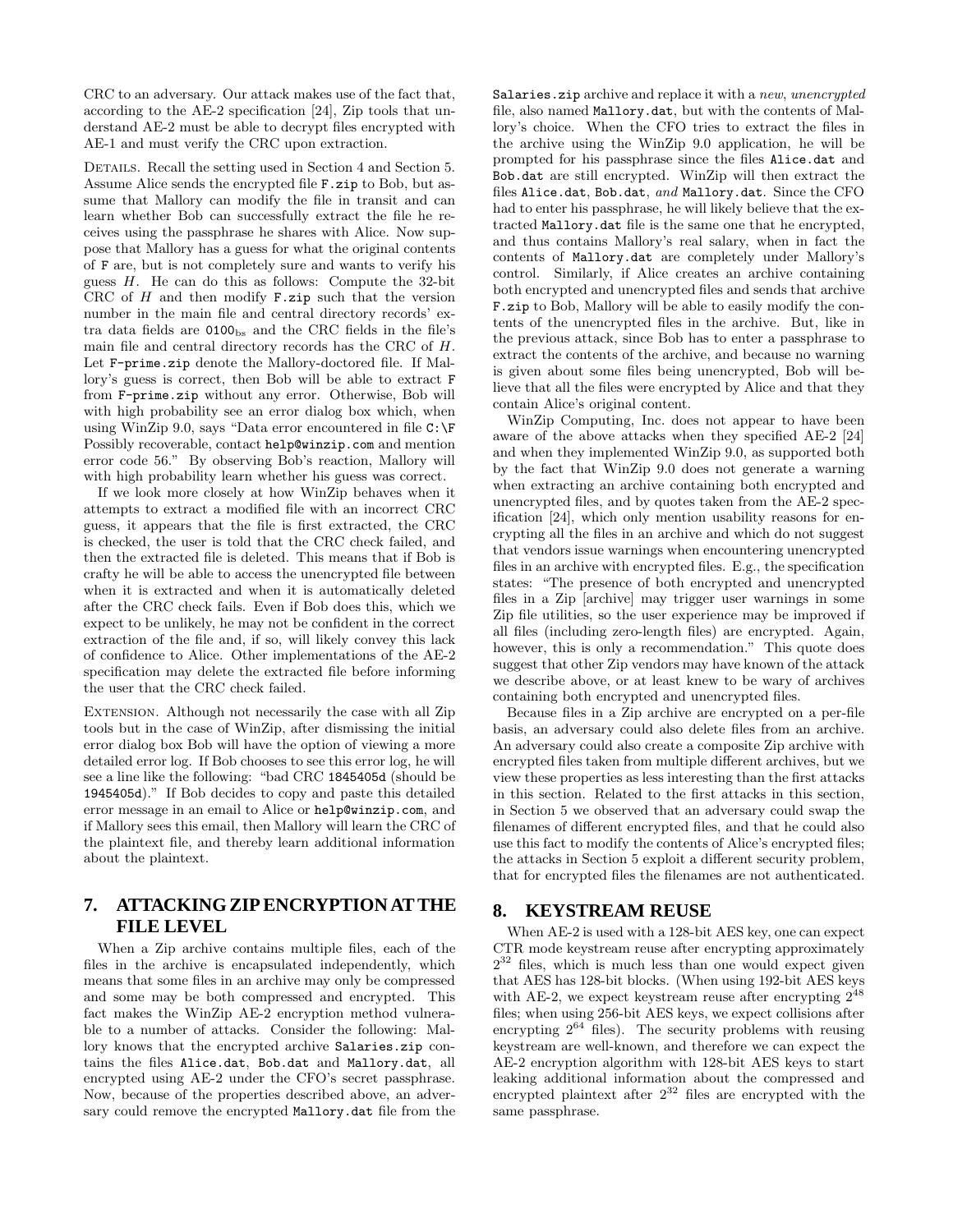This problem arises for two reasons. First, the salt used when deriving the AES and HMAC-SHA1 keys from the passphrase is only 64 bits (resp., 96 bits and 128 bits) long when the desired AES key length is 128 bits (resp., 192 bits and 256 bits). Second, AES-CTR is specified to always use zero as the initial block counter. The former means that, with 128-bit keys, after encrypting  $2^{32}$  files we expect there to be one AES key that we used twice. The latter means that when we use the same AES key twice, we will use the same keystream both times.

### **9. DICTIONARY ATTACKS**

One of the reasons for using PBKDF2 [12] and a salt when deriving AES and HMAC-SHA1 keys from passphrases is to impede dictionary attacks. Specifically, an exhaustive search through the most common passphrases will be very slow because of the computational requirements for PBDKF2, and a dictionary of HMAC-SHA1 keys, corresponding to the most common passphrases and all possible salt values, will be extremely large because of the number of possible salt values.

But since a different salt is used to encrypt each file, an adversary may not need to use all possible salt values when populating an HMAC-SHA1 key dictionary. In particular, Mallory would only need to populate the dictionary using enough different salt values to ensure, with high probability, that one of the salt values that a user uses when encrypting her files will collide with one of the salt values that Mallory used when creating his dictionary. For example, if the salt is 8 bytes long and if each user is expect to encrypt on the order of  $2^{32}$  files, then Mallory would only need to use  $2^{32}$ different salt values when creating his HMAC-SHA1 dictionary. The dictionary can be indexed off of the salt and the two-byte password verification value; the password verification value thus further reduces the amount of HMAC-SHA1 keys the attacker has to try in the dictionary attack. Once Mallory finds an HMAC-SHA1 key such that the MAC of the encrypted file verifies, he will with high probability learn the user's corresponding passphrase, and thereafter be able to decrypt all of the files encrypted under that passphrase. While this is a time-memory trade-off in terms of not having to compute PBKDF2 for every passphrase guess, the memory and precomputation requirements are still quite enormous and we expect that in practice anyone trying to learn a passphrase will simply try to exhaustively search the passphrase, rather than try to use an HMAC-SHA1 key dictionary.

#### **10. FIXES**

In this section we consider fixes to the problems we discussed in Section 3 through Section 9, starting with Sections 4–9 and returning to Section 3 at the end.

Authenticate all. To address the problems raised in Section 4, one approach might be to MAC the original uncompressed plaintext instead of the ciphertext and then encrypt the resulting tag in a Authenticate-then-Encrypt-style construction. However, we do not recommend this as a general design procedure since the resulting construction may not be generically secure (cf., the counter examples for Authenticate-then-Encrypt in [1, 17]). Better would be to build off of WinZip's current Encrypt-then-Authenticate core since Encrypt-then-Authenticate is known to be generically secure (again due to [1, 17]). Having decided to continue to use the existing Encrypt-then-Authenticate core, we note the following general design principle for cryptographic encapsulation methods: A cryptographic encapsulation algorithm should authenticate all of the information that an extractor/decapsulator will use when reconstructing the original data, excluding the authentication tag itself and assuming that the extractor already has a copy of the shared authentication key. In the case of WinZip, since the compression type field of an encrypted file's header will be accessed when extracting an encrypted file, this means that the compression type value should be MACed along with the AES-CTR-generated ciphertext. We can naturally extend this general principle to mandate the authentication of all data necessary to ensure the correct interpretation of the data once the data has been correctly reconstructed, which means that the filename, date, and any other important metadata fields in an encrypted file's header must also be authenticated, which addresses the concerns raised in Section 5. (If WinZip Computing, Inc. does not mind deviating further from their current AES-CTR-then-HMAC-SHA1 construction, we note that the new encryption core can actually be any provably-secure authenticated encryption associated data scheme [21] as long as the important metadata fields are authenticated.)

Addressing protocol rollback attacks. To prevent protocol rollback attacks like the one described in Section 6, it might be tempting to apply the above principle and create a new AE version that MACs the encryption method version number field in the extra data field of an encrypted file's header. Unfortunately, this does not necessarily work since here we are concerned about attacks that exploit the interaction between different encapsulation/decapsulation schemes, and, in particular, interactions with schemes, AE-1 and AE-2, that have already been specified and that do not currently authenticate that field. To see why this is a problem, note that an adversary could move the extra data MACed using the new method into the ciphertext portion of an AE-2 format archive and thereby mount a protocol rollback attack. While one might try MACing information not directly available to an adversary, such as the encipherment of some nonce, we view such an approach as inelegant. Rather, we suggest diversifying the AES and HMAC-SHA1 key derivation process in such a way that the AES and HMAC-SHA1 keys derived from some passphrase and salt using the new encryption method will be different from the keys derived from the same passphrase and salt when using the AE-1 and AE-2 encryption methods. This could involve prepending the encryption method version number, vendor ID, and encryption strength field to the salt before running the key derivation procedure. If it were not the case that the length of the salt for AE-1 and AE-2 were fixed, but if the length of the salt was variable and if the length of the salt is encoded in a metadata field of an encrypted file, then even our solution here would not be a sufficient since an adversary could simply add the method version number, vendor ID, and encryption strength field into the (now larger) salt in an AE-2-formatted archive. For similar reasons, there is still the potential of interaction with other (non-WinZip) applications that uses PBKDF2-HMAC-SHA1, but it seems impossible for WinZip to complete avoid such interactions with applications that are not under their control.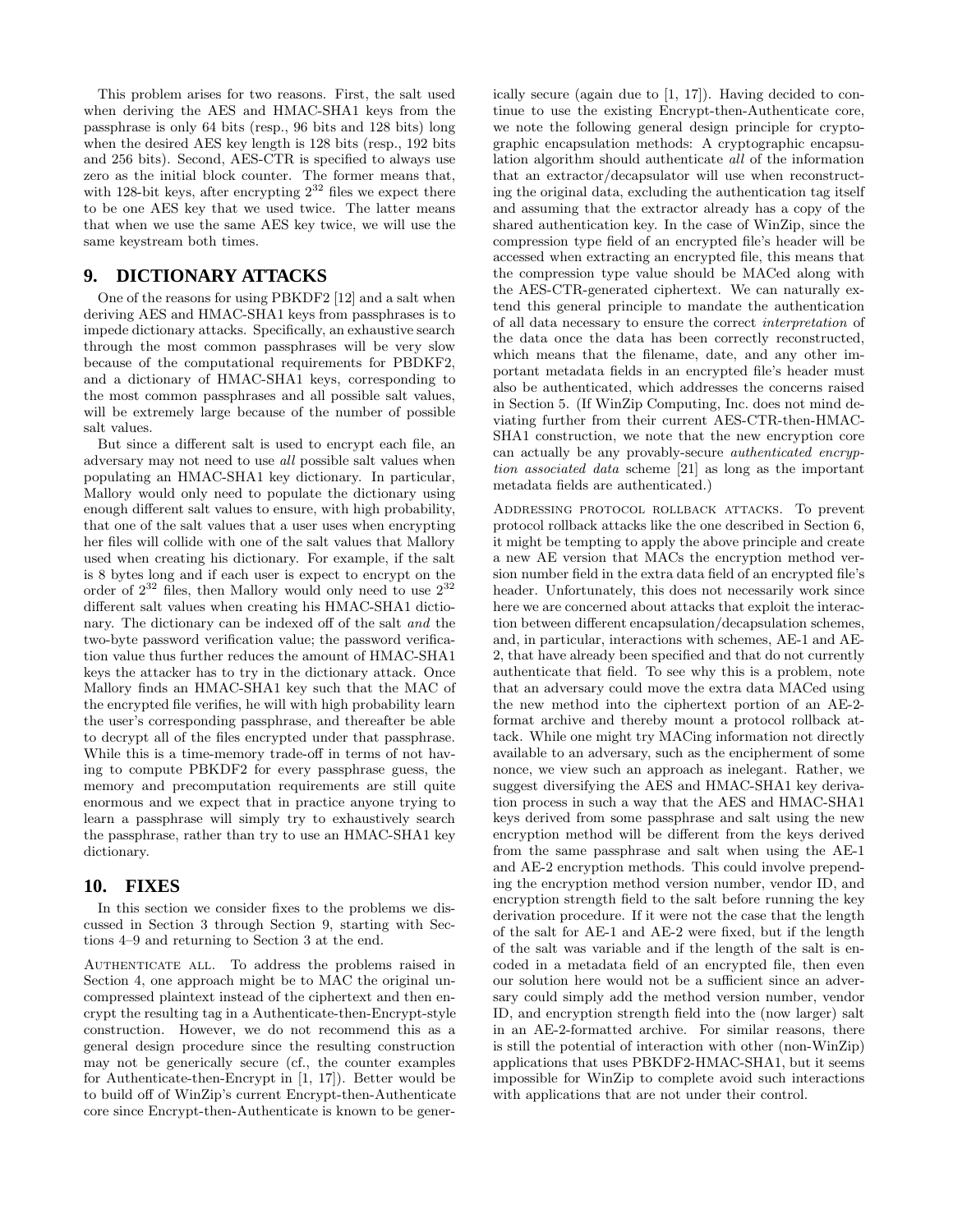Addressing the concerns in Section 7. There are several possible solutions for the problems raised in Section 7. The obvious approach of authenticating an entire archive would likely break some of WinZip Computing, Inc.'s functionality design criteria, namely the desire to (efficiently) handle updates to large archives, and in particular archives spanning multiple CD volumes. Another approach might be to authenticate the entire central directory (the concatenation of all the central directory records), since the central directory will always be stored at the end of the archive, and in particular on the last CD in a multi-volume archive. Toward this end, we note that the Zip specification already has the ability to sign the central directory using public key cryptography, so adding the ability to authenticate the central directory using a MAC is certainly reasonable. However, we point out that this solution has a number of issues that one must be careful of. For example, the extractor must check the consistency between the metadata in a file's main file record and a file's central directory record. If we are concerned about adversaries deleting files from an archive, then the absence of files must also be checked (this may follow as a corollary of checking the consistency of the individual files if the consistency check includes main file record offsets, which are stored in the central directory record). But of most concern is the fact that authenticating the central directory alone will *not* prevent an attacker from modifying unencrypted files in an archive. Rather, those unencrypted files must be cryptographically bound to the central directory in some way, perhaps by including a MAC of an unencrypted files in its central directory record. Another potential problem with this solution is that  $if$  authenticating the central directory is an option, then one must be careful to ensure that an adversary cannot simply take a Zip archive, turn that option off, and remove the MAC of the central directory. One possible way of handling this might be to use different AES and HMAC-SHA1 keys when the option is turned on and when the option is turned off. But in reality, a reasonable solution might simply be to require applications implementing the AE-2 decryption algorithm to always report a warning when an archive contains both encrypted and unencrypted files.

Addressing keystream reuse and dictionary attacks. To address the issues raised in Section 8, we suggest two possible solutions. First, one could double the current salt length. Alternatively, instead of always using zero as the initial AES-CTR mode counter, one could use a random initial counter selected from the set of all possible 128-bit integers. The initial counter should be included in the resulting archive and should also be included in the string to be MACed. Furthermore, under this approach the same AES and HMAC-SHA1 keys can be used with all files protected by the same passphrase; i.e., the same randomlyselected salt could be used with all such files in an archive. The latter property is a performance win since in the current design, where a different salt is used with each file, the passphrase-based key derivation step dominates the time when creating or extracting archives containing lots of small files. When adding new files to an existing archive, it is important to select new salts or to verify that the users knows the passphrase corresponding to the files encrypted with the existing salt values (otherwise an attacker could force a user to use a salt of the attacker's choice, which would make dictionary attacks more feasible).

Possible solutions to the issues raised in Section 9 include increasing the length of the salt or using the same salt when encrypting multiple files. Fortunately, these two recommendations align with our recommendations for the issues raised in Section 8. Additionally, we suggest not storing the password verification values in a file's metadata since it can be used to quickly eliminate keys in a dictionary attack against a user's passphrase.

Minimizing information leakage. There are a number of different approaches for addressing the information leakage concerns raised in Section 3. The latest (April 26, 2004) specification from PKWARE [19], which is incompatible with WinZip's new encryption method, introduces an option for encrypting the metadata fields of an encrypted file; when the option is turned on (it is not on by default), PKWARE's SecureZIP product encrypts the entire central directory and removes most of the metadata information from a file's main file record, either by zeroing out the appropriate fields or replacing them with random data. Aside from the fact that the central directory is not MACed, our two main concerns with PKWARE's solution are that (1) we believe that protecting against information leakage from an encrypted file's header should not be an option and (2) archives created with the above option turned on are no longer parsable under the traditional Zip specification [9]. In contrast, our proposed fixes involve modifying the main file and central directory records such that privacy-critical metadata information is always hidden and the resulting Zip archives are still parsable under the traditional Zip specification [9]. We can achieve this goal in several ways. For example, using AES in CTR mode, it would be possible to encrypt specific metadata fields of a file's main file record and central directory record in-place. In the case of the central directory record, this approach would require us to copy the salt necessary to derive the encryption key from the file data field of the main file record into the extra data field of the central directory record. Unfortunately, this solution must still leak the length of a file's filename since, under this approach, we cannot encrypt any information necessary for parsing the file, and the length of a file's filename is necessary information. Consequently, the solution that we prefer is to not encrypt portions of a file's main file record and central directory records in-place, but to encrypt (and also authenticate) the main file record and the central directory record completely. Our solution would then store the resulting ciphertext in the file data or extra data fields of a wrapper main file record or wrapper central directory record, respectively. Preceding the ciphertexts must be the information, like the salt, necessary to derive the file's cryptographic keys from the user's passphrase. The metadata fields of these wrapper records can be fixed, or random, as long as the "compression method field" in the main file record indicates that the record is just serving as a wrapper for an encrypted file. When extracting an archive, the extractor should see this specific compression method type, decrypt the wrapped data, and then treat the resulting plaintext as an unencrypted record to parse as normal. In order to give an intuitive error message to users who try to decrypt a file encrypted under this method, we suggest making the filename field of the wrapper records something like WinZipEncryptedFile; one could even add more information, like a URL. Lastly, another attractive property of this solution is that, by also authenticating these records com